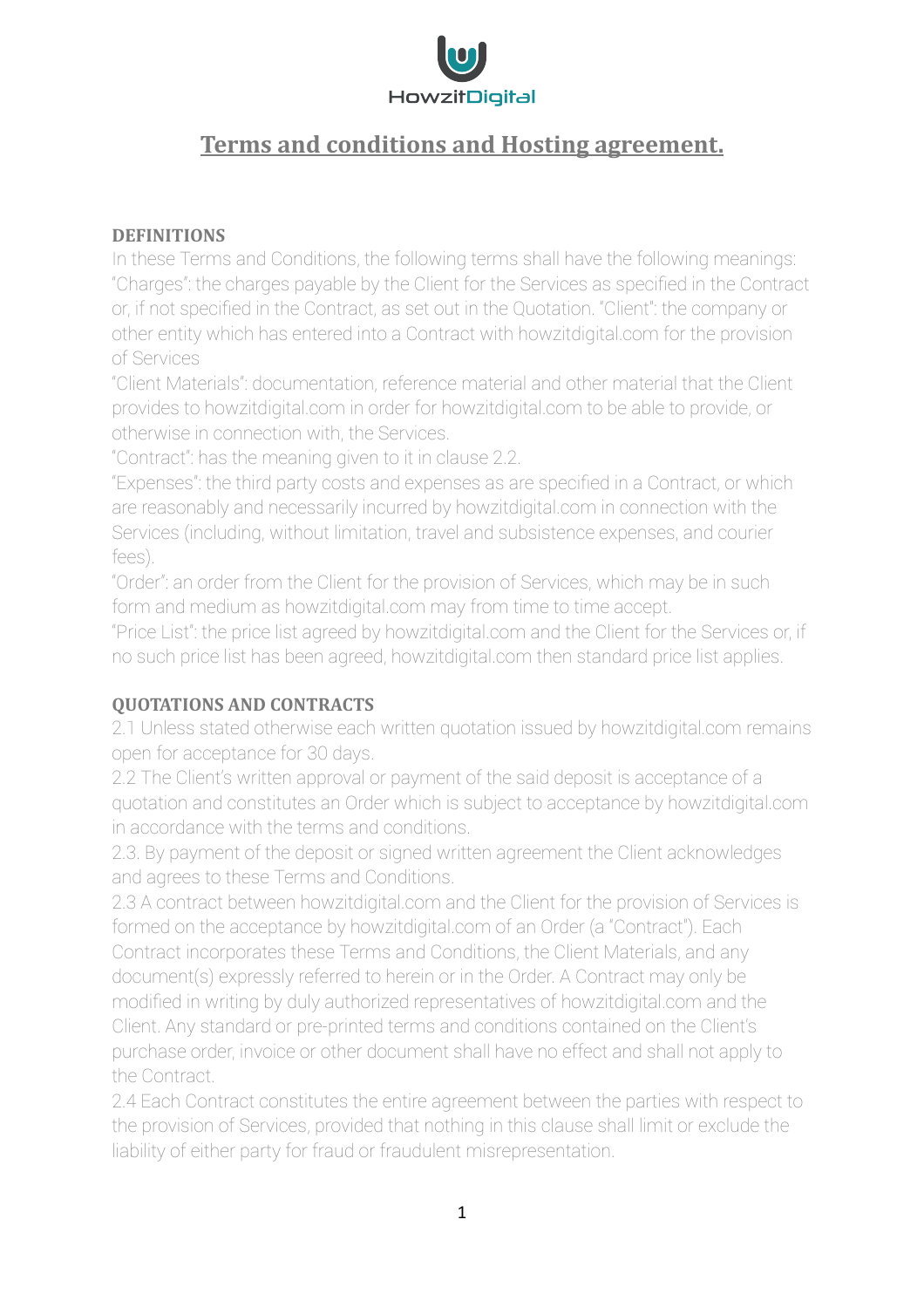

# **SERVICES**

3.1 Subject to the following provisions of this clause 3, howzitdigital.com undertakes that:

(a) it will exercise reasonable skill, care and diligence in carrying out the Services; and

(b) it will use all reasonable endeavours to meet any date(s) for completion of the Services specified in a Contract, provided that howzitdigital.com shall not be liable for any delay caused by the Client (including, without limitation, any failure or delay by the Client to provide any Client Materials, or any errors or omissions in the Client Materials).

3.2 Unless another method is specified in a Contract, howzitdigital.com will send all work to the Client by email at the Client's sole risk.

3.3 The Client shall ensure that all Client Materials:

(a) are of a sufficient quality and integrity to enable howzitdigital.com to provide the Services;

(b) do not infringe any third party's copyright or other intellectual property rights;

(c) are not defamatory or otherwise libellous; and

(d) do not breach any other law, statute, ordinance or regulation.

3.4 The Client agrees to indemnify howzitdigital.com against any loss, liability, damage, cost and expense (including reasonable legal fees and expenses) incurred

by howzitdigital.com in connection with claims made or brought against howzitdigital.com by a third party alleging that the Client Materials, or the use thereof

by howzitdigital.com (i) infringe the copyright or other intellectual property rights of any person, or (ii) are defamatory or otherwise libellous.

3.5 On acceptance of the work by howzitdigital.com and the deposit paid, consultation will take place in regard of the scheduling of the work. Once the work has been placed on howzitdigital.com schedule It is the clients responsibility to

ensure that all client materials which are required by howzitdigital.com

reaches howzitdigital.com before the scheduled date. If there is any delay caused by the client by not supplying the required materials to howzitdigital.com, howzitdigital.com will have the right to invoice the client for time lost of scheduled work not performed due to clients delay. In such a case the work may be rescheduled for a future date and the client may be invoiced again for such work completed by howzitdigital.com.

3.6 As work commences howzitdigital.com will require feedback from clients in regard of work acceptability and completion. Clients have five (5) working days (unless otherwise negotiated and agreed upon by howzitdigital.com and the client) to inform howzitdigital.com of changes required on work. If the five (5) working days elapse with no feedback from the client howzitdigital.com will have the right to accept that the client is satisfied and that the work is completed, howzitdigital.com will then issue the client with an invoice for the completed work, any changes to work after this invoice is issued will be for the cost of the client.

3.7 All Client Materials provided to howzitdigital.com by the Client will be held or dealt with by howzitdigital.com at the Client's risk, and the Client is solely responsible for ensuring that such Client Materials are insured against loss or damage while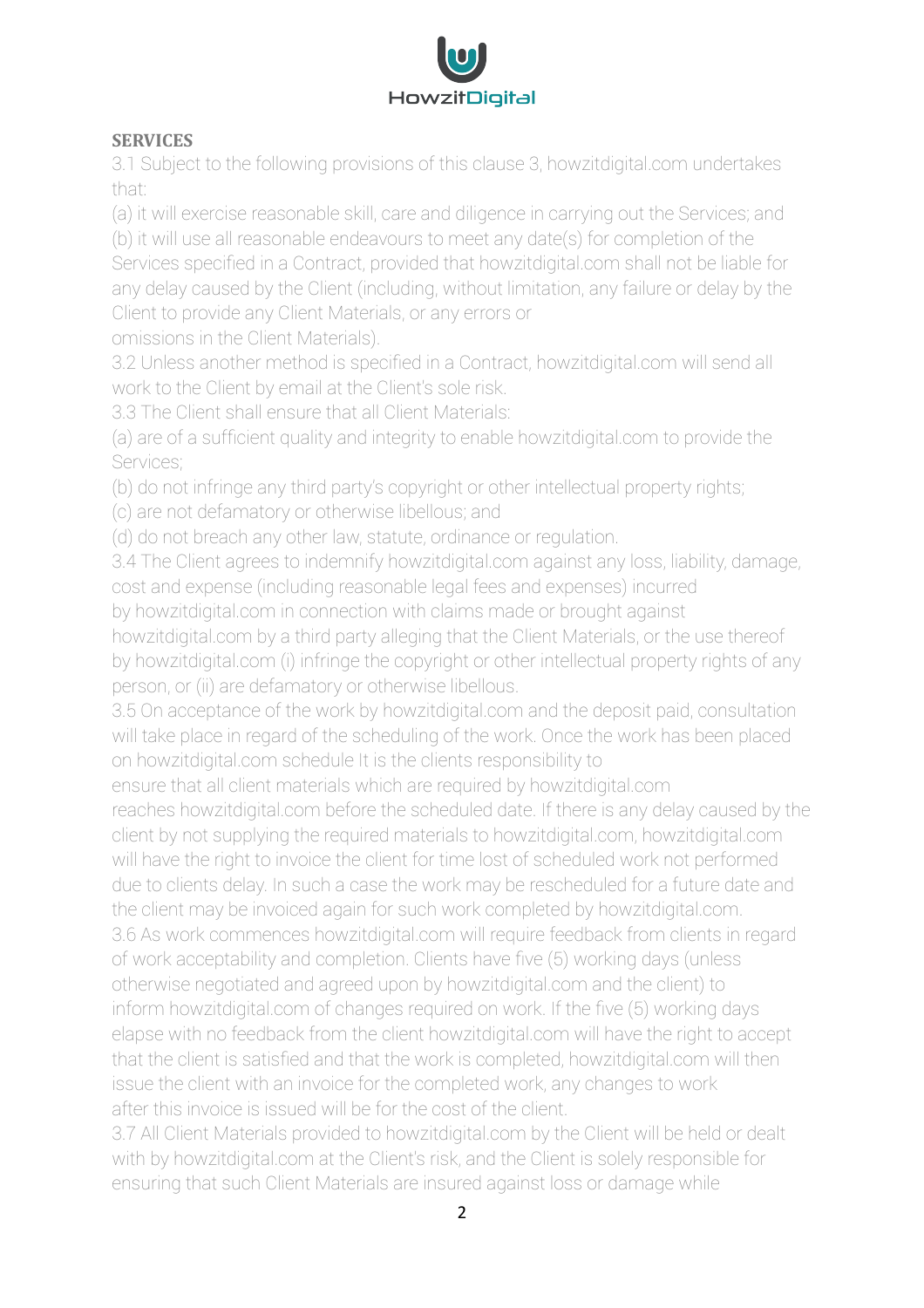

in howzitdigital.com custody. howzitdigital.com reserves the right to destroy or otherwise dispose of any Client Materials which have been in howzitdigital.com custody for more than three months following completion of the Services to which they relate.

# **PRICES AND PAYMENT**

4.1 howzitdigital.com shall invoice the Client for a deposit of 50% of total quotation. This deposit is non-refundable.

4.2 howzitdigital.com shall invoice the Client for the remainder of the Charges and any Expenses (together with VAT at the then applicable rate) on completion of the Services, provided that, where Services take {or are reasonably expected to take} more than 30 days to complete, howzitdigital.com shall be entitled to issue interim invoices.

4.3 Unless other payment terms are specified in a Contract, the Client shall pay each invoice issued by howzitdigital.com on receipt of the invoice. If the Client requests that howzitdigital.com invoices a third party in respect of any Services

and such third party fails to pay the invoice by the due date, howzitdigital.com is entitled to reissue the invoice to the Client and the Client shall pay such invoice in full on receipt. 4.4 For the avoidance of doubt, the Client is not entitled to delay payment of an invoice issued by howzitdigital.com as a result of any failure or delay in payment by the Client's own client or customer, even where the Client has notified howzitdigital.com that the Services are being provided for the benefit of such client or customer.

4.5 In the event of a bona fide dispute, the Client shall pay the disputed invoice (or, if applicable, the disputed part of the invoice) within 7 days of the dispute being resolved in howzitdigital.com favour.

4.6 If the Client fails to pay an undisputed and overdue invoice within 30 days of receiving a written notice from howzitdigital.com, then howzitdigital.com reserves the right:

(a) to suspend or terminate some or all services to the client including the services of web hosting and any other outsourced service rendered to the client.

(b) After 60 days of non-payment of said invoice the account will be handed over for debt collection, the client will be liable for all consequential debt collection and or legal fees

# **CONFIDENTIALITY**

howzitdigital.com will keep information and documentation entrusted to it confidential, apart from information which howzitdigital.com knew prior to its engagement by the Client without any obligation of confidentiality, or information which enters the public domain other than through the fault of howzitdigital.com, or where howzitdigital.com is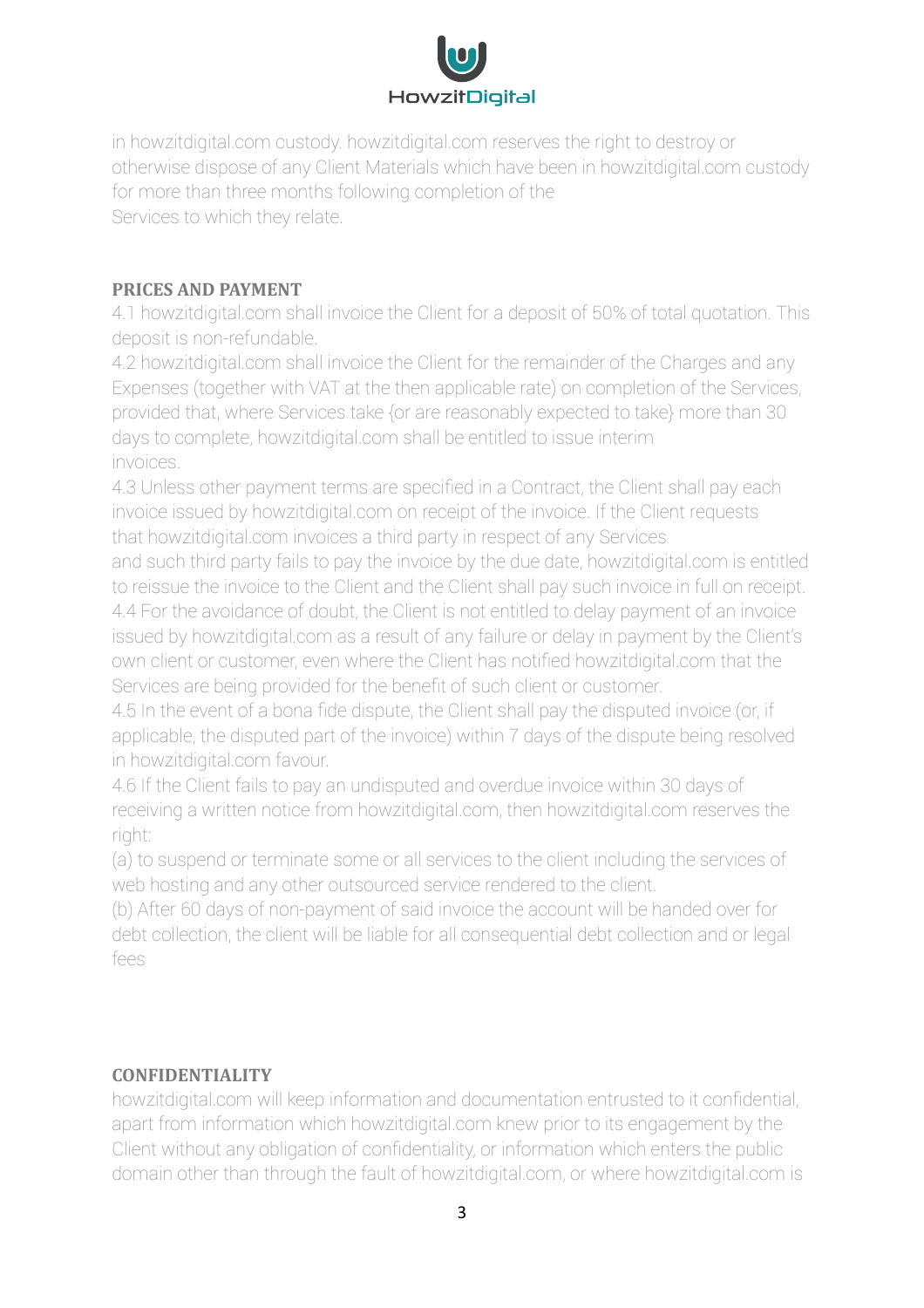

required to disclose such information as a result of a binding order from an authority of competent jurisdiction.

# **DATA PROTECTION**

6.1 howzitdigital.com will at all times adhere to the protection of personal information act 2013:

http://www.justice.gov.za/inforeg/docs/InfoRegSA-POPIA-act2013-004.pdf 6.2 The parties acknowledge that the provision of the Services may require processing of personal data on behalf of the Client by howzitdigital.com.

6.3 howzitdigital.com undertakes that in relation to any personal data that it processes on behalf of the Client it shall process such personal data only in accordance with the protection of personal information act 2013.

# **NON-SOLICITATION**

The Client agrees that it will not, at any time prior to the date falling twelve (12) months after the date of completion of the Services, solicit, directly or indirectly, the services of any employee or former employee of howzitdigital.com or of any subcontractor of howzitdigital.com who has at any time been involved with the provision of Services.

# **CANCELLATION AND POSTPONEMENT**

8.1 This agreement may be cancelled at any time by either party giving a minimum of 30 (thirty) days written notice, however where hosting is applicable the following will apply:

(a) Hosting periods will be a minimum of 12 (twelve) months

(b) If the client cancels within a period of 6 (six) months of commencement of this agreement, the client will be held liable for the full balance of the remainder of the agreement.

(c) If the client cancels after a period of 6 (six) months of commencement of this agreement, the client will be held liable for 50% (fifty percent) of the balance of the remainder of the agreement.

8.2 If the Client notifies howzitdigital.com that it wishes, for any reason, to postpone or cancel any Services, howzitdigital.com may (at its discretion) agree to such postponement or cancellation as stated in clause 8.1, subject always to the Client paying all Charges which have accrued and all Expenses that have been incurred up to the date of cancellation or postponement (as applicable).

8.3 howzitdigital.com shall be entitled to terminate a Contract with immediate effect and without liability if it reasonably believes that the Client is or may be in breach of clause 3.4.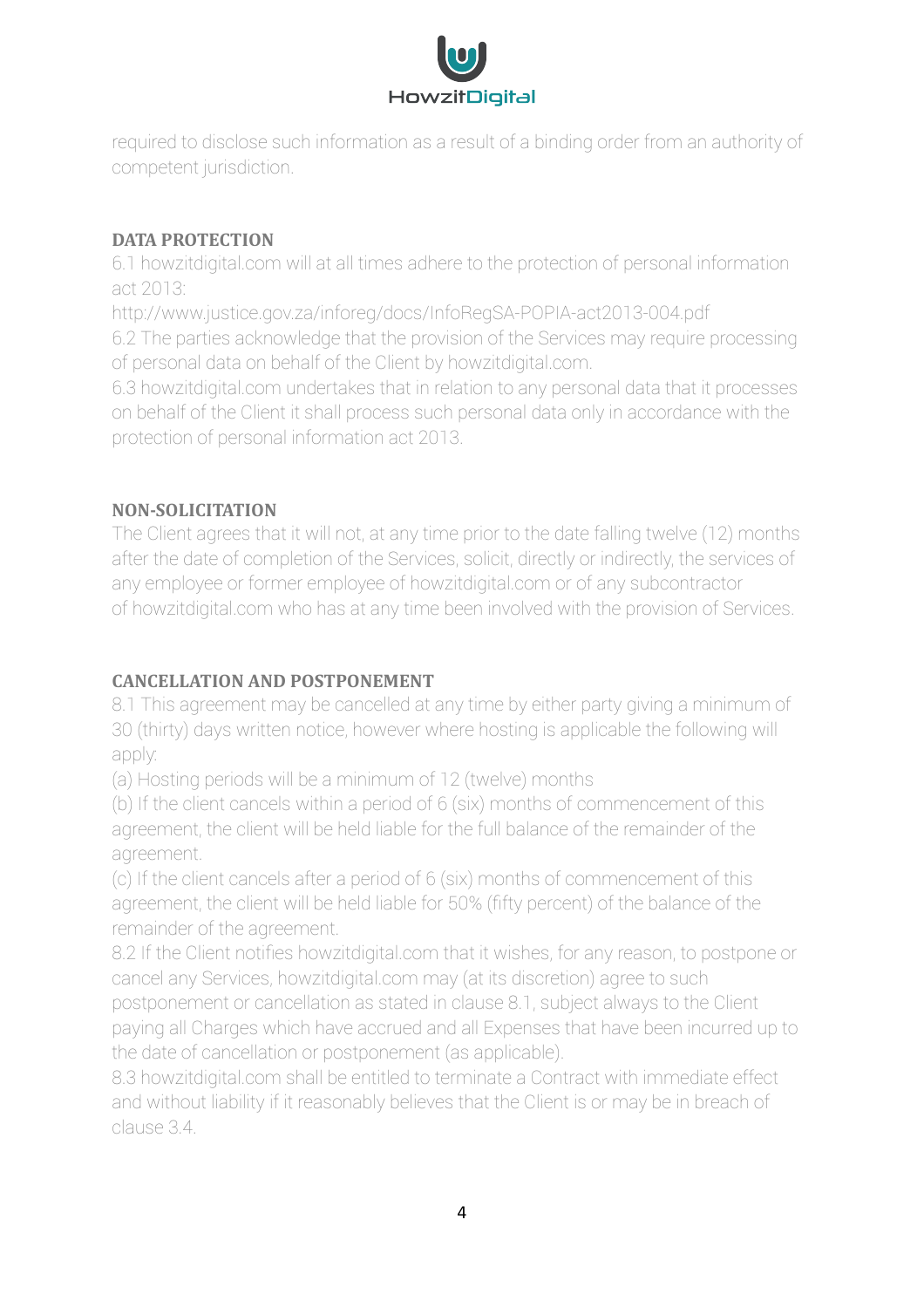

#### **LIABILITY**

howzitdigital.com shall not be liable, whether in negligence, for breach of contract, misrepresentation or otherwise, for any indirect or consequential loss, damage, expense or cost of any kind suffered or incurred by the Client.

#### **AFFILIATE PROGRAM**

Pricing for each package: R1999 package = 25% commission R4999 package = 25% commission R6999 package = 25% commission

If you have made a sale please show us proof there of and consult with us before any action is made. All money transfers will be made into howzitdigital.com account. You will simply being the client to us and we will try our best to make the sale. Once the sale is successful and you are the party that referred the client we will pay you the % above on the package sold.

# **DISPUTE RESOLUTION**

howzitdigital.com and the Client agree that any disagreements about the quality of the Services shall be referred to an arbitrator to be agreed and appointed by the parties or, if the parties fail to agree, to approach the courts of the Republic of South Africa.

# **FORCE MAIEURE**

In the event of natural or unnatural disasters (which shall include strike, fire, industrial dispute, civil commotion, natural disaster, acts of war and any other situation which can be shown to have materially affected howzitdigital.com ability to undertake and complete the Services as agreed), howzitdigital.com shall notify the Client as soon as it becomes aware of such event, indicating the circumstances. An event of natural or unnatural disaster shall entitle either howzitdigital.com or the Client to terminate the Contract with immediate effect, subject to the Client paying howzitdigital.com for all Services completed and Expenses incurred up to the date of termination. howzitdigital.com shall not be liable for the consequences of non-performance or any delay in completion or delivery of Services as a result of natural or unnatural disasters.

# **ASSIGNMENT AND SUBCONTRACTING**

12.1 Neither party shall assign its rights or obligations under a Contract without the prior written consent of the other party.

12.2 howzitdigital.com is entitled to subcontract some or all of the Services, provided that howzitdigital.com shall remain solely responsible for the acts and omissions of its subcontractors.